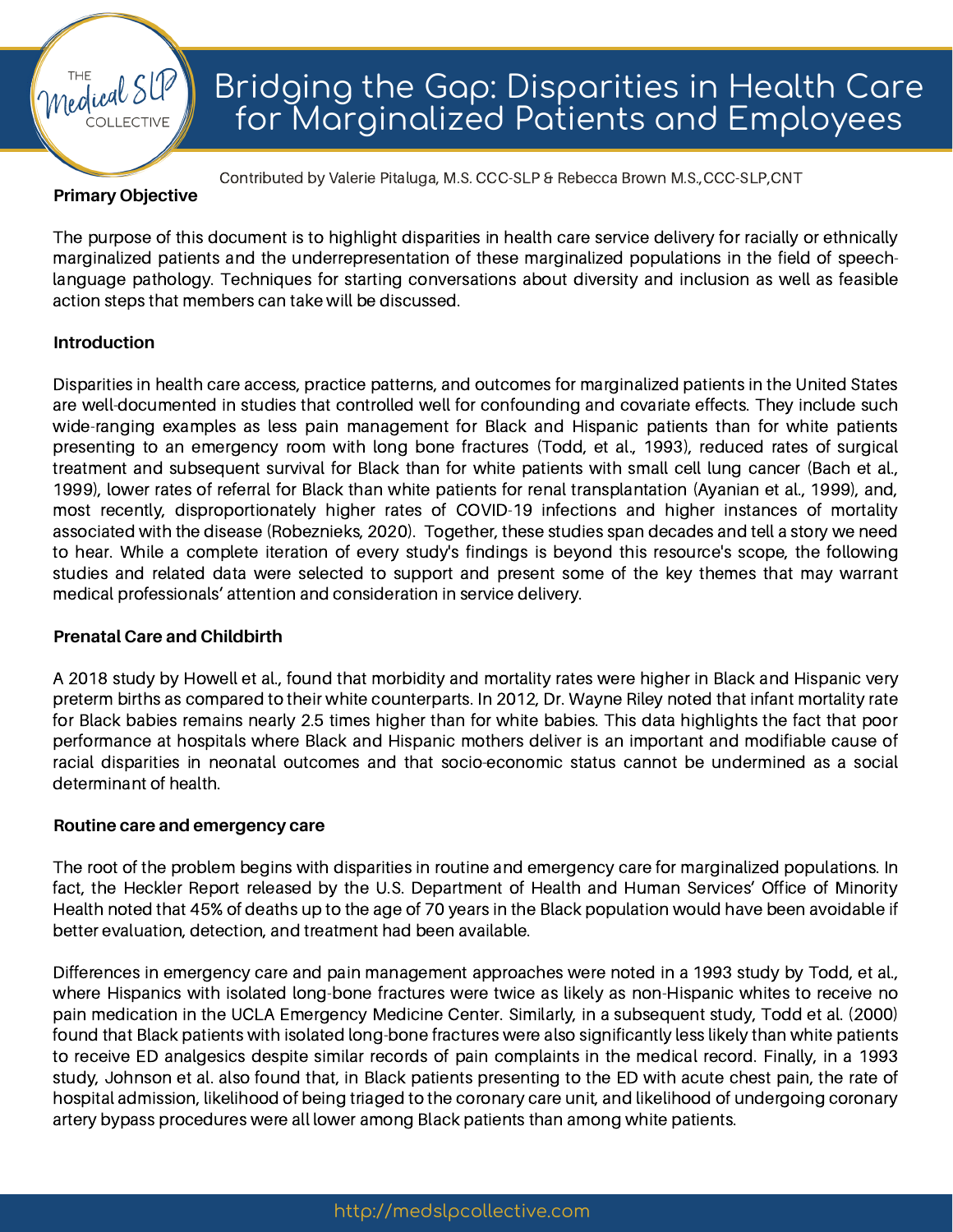### **Care for the chronically and/or terminally ill**

medical

Research also suggests that disparities don't end in the ED. For example, in a population-based study to estimate the disparity in the rates of surgical treatment of early stage, non-small-cell lung cancer and to evaluate the extent to which racial disparities are associated with differences in overall survival, both of these measures were significantly lower for Black patients than they were for white patients (Bach et al., 1999). The researchers concluded that the lower survival rate among Black patients as compared with white patients is largely explained by the lower rate of surgical treatment among Black patients. Additionally, in a retrospective sample using inpatient Medicare data for years 2003-2006 of all beneficiaries who underwent major lower extremity amputation, Black amputees were significantly less likely than whites to undergo attempts at limb salvage, including revascularization, limb-related admission, or wound debridement, prior to amputation. These differences in care were not accounted for by regional differences in where Black and white patients received care. Finally, Crepaz et al. found, in 2014, that when compared with white patients, a lower percentage of Black patients diagnosed with HIV were prescribed antiretroviral therapy and a lower percentage of Black patients had suppressed viral loads compared to Hispanic and white patients.

#### **Underrepresentation of Marginalized Persons Employed in Healthcare**

In addition to the aforementioned healthcare disparities, marginalized individuals are underrepresented in the medical field and, more specifically, within the field of speech-language pathology. For example:

- Minority enrollment for the 2018-2019 academic year was 29.5% for speech-language pathology programs (ASHA, 2020).
- 8.4% of ASHA members and affiliates identify as racial minorities. (ASHA, 2020)
- According to the AAMC's Diversity in Medicine: Facts & Figures 2019, 56.2% of all active U.S. physicians are white, 5% are Black, and 5.8% are Hispanic or Latino.
- These figures should be compared to the U.S. Census data, which is as follows: of the U.S. population, 72.2% of respondents are white alone and 12.7% are Black alone. These figures do not include individuals of two or more races. Hispanic or Latino origin is measured independent of race and is reported to be 18.3% of the U.S. population.
- Native Americans, Blacks, and Hispanics account for one third of the U.S. population yet only constitute 9% of practicing physicians (Osseo-Asare, et al., 2018)

#### **Change Attitudes, Change Behavior**

Given the large and growing literature on racial disparities in healthcare provision for marginalized patients and the underrepresentation of racially and ethnically marginalized persons employed in healthcare, individuals should be motivated to act. To take action, one must first change personal attitudes and behaviors.

Individual's beliefs and emotions about issues, in turn, affect their behavior. Attitudes may be present implicitly or explicitly. Individuals are aware of explicit attitudes as they consciously affect decision-making. Implicit attitudes are not consciously present to the individual but still may affect decision making. Further investigation of what affects attitudes is necessary to create a positive change in behavior toward marginalized persons.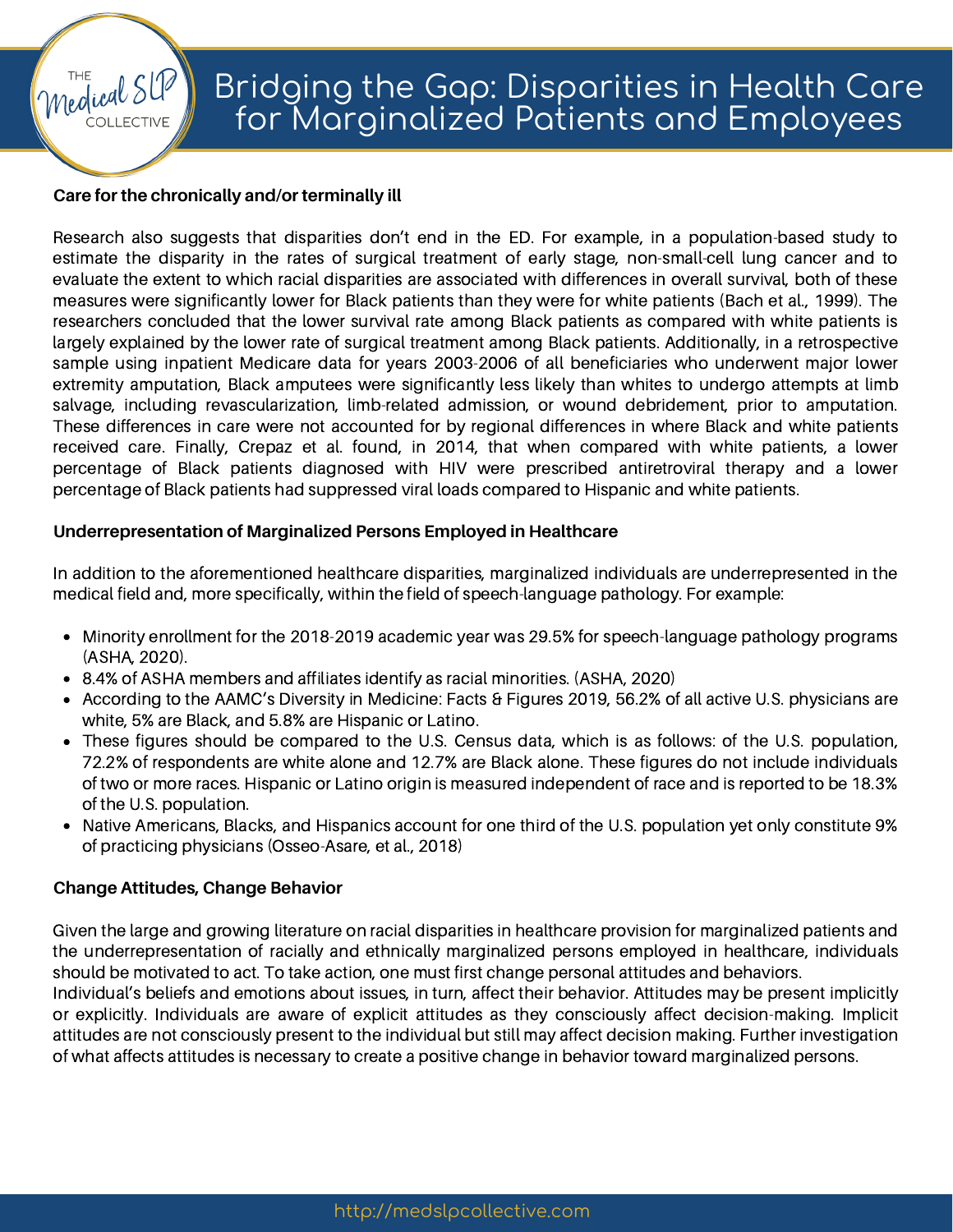Attitudes can be shaped by:

Medical SI

- Experience: what individuals themselves have experienced in their daily lives. 1.
- 2. Social norms: behavior that is considered socially acceptable in cultures.
- 3. Learning: acquiring new knowledge and skills through teaching or individual study.
- Conditioning: training individuals to respond or behave in a certain way. 4.
- 5. Observation: individuals attentively notice the world around them.

It is the responsibility of the clinician to adjust their attitude and create change. After the change has been created on an individual basis, the clinician is more likely to influence the peer-group.

## **Creating Feasible Action Steps Within the Workplace, Community, State, and Nation:**

Many SLPs do not engage in conversations about race and ethnicity in the workplace. Some employees do not like to feel uncomfortable while others may not recognize that there is room to grow and change. However, given the unique background of the speech-language pathologist in communication, listening, and counseling, these providers are in an important place to initiate conversations that are worthwhile regarding this subject. SLPs can individually, and as a profession, move towards anti-racism by:

1. **Listening**: Giving our marginalized patients and colleagues a voice to express their feelings and their needs. As a listener, it is paramount to remain objective, empathetic, and to not seek a posture of defensiveness. It is important to recognize that our patients and colleagues may feel righteous indignation and that their tone may rightfully come across as angry or resentful.

2. **Recognize microaggressions:** Microaggressions are defined as "everyday, subtle, intentional, and oftentimes unintentional interactions or behaviors that communicate some sort of bias toward historically marginalized groups" (Nadal, 2020). As best-selling author Ijeoma Oluo said on the ASHA Voices podcast (Gray, 2020) "it's really important to recognize that things are called microaggressions, but it doesn't mean the impact of them is small." Reflecting on this behavior internally and externally with white colleagues will promote an inclusive workplace with decreased hostility.

3. **Be aware of the policies in place:** Many facilities have policies and position statements on racial and ethnic inclusion. Being aware of their location in the employee handbook and the penalties for not adhering to those policies is of utmost importance. If your facility does not have such policies or position statements in place, SLPs are in a position to respectfully yet pointedly suggest that such policies or statements be adopted using all available research to demonstrate why this is of the utmost importance.

4. **Be familiar with the law and advocate for marginalized populations**: Ensure that your patients have access to an interpreter if they don't speak English; ask them what they understood from their conversation with other healthcare professionals and ask those professionals to come back and clarify if there are any misunderstandings; and stay in the room until nursing provides pain medication for any/all patients who complain of pain, but especially if they are Black or Hispanic because research suggests these populations are less likely to receive adequate access to pain management. Do not hesitate to ask physicians their rationale when their plans of care for marginalized patients differ from your organization's norm. Share the above resources with physicians at your facility if appropriate.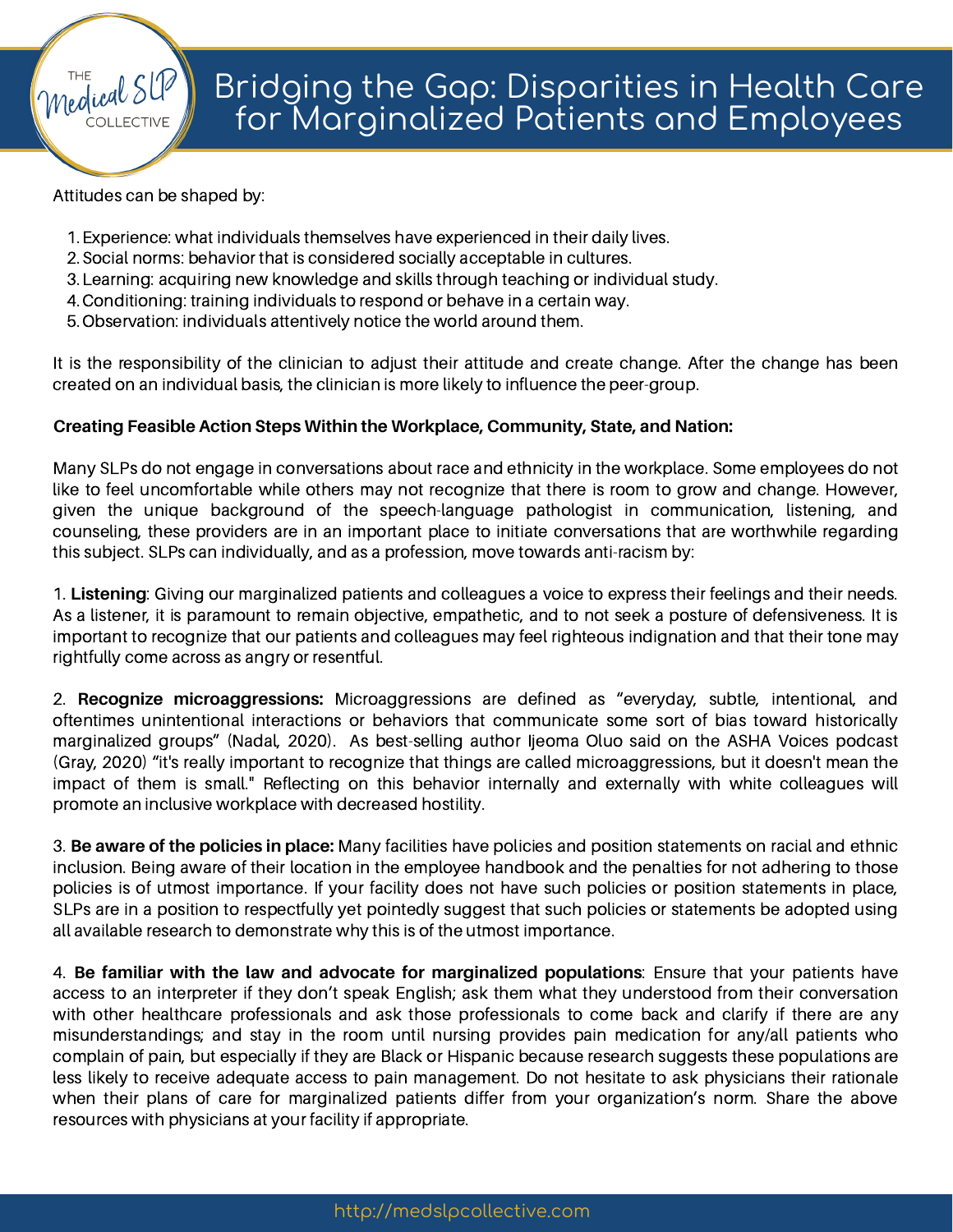5. **Follow the chain of command:** Witnessing racism in the workplace toward patients and employees happens more frequently than many realize. As an ally, when handing a situation in a one-on-one setting is not possible, it may be necessary to escalate these concerns to supervisors. Keeping written record of events witnessed and escalating conversations beyond direct supervisors may be necessary if the direct supervisor is not taking the initial complaint seriously.

medical S

6. **Consider intersectionality**: Intersectionality, a term coined by Kimberlé Crenshaw in 2016, refers to how race, class, gender, and other individual characteristics intersect with one another and overlap in a framework that often seeks to erase the lived experiences of marginalized communities. Consider how an acquired injury, for example, compounds racial disparities in healthcare for Black and Latinx patients or how LGBTQIA+ patients and healthcare professionals are treated in the workplace. Advocate for all oppressed groups, not just racial minorities.

7. **Write a letter to Universities** advocating for reform of admission criteria, highlighting the need for more cultural and linguistic sensitivity training, and encouraging them to offer scholarships for BILAPOC students as well as explicitly seeking to recruit more diverse students. Specific suggestions include: no longer requiring or considering GRE scores as part of graduate application materials due to the racial, ethnic, and cultural biases inherent in standardized testing, establishing a procedure that would allow for application fees to be waived for individuals who are Black, Indigenous, or People of Color, evaluating all new and existing course materials for overt and covert biases, developing programs to support students of color and ensure their academic success. For a strong position statement on Justice, Equity, and Anti-Racism, please see: https://cla.umn.edu/slhs/news[events/story/striving-justice-equity-and-anti-racism](https://cla.umn.edu/slhs/news-events/story/striving-justice-equity-and-anti-racism)

8. **Join or start a professional diversity committee** within your state speech-language and hearing association.

9. **Support marginalized-owned businesses** within the speech-language pathology community.

10. **Join American Speech-Language-Hearing Association Special Interest Group 14: Cultural and Linguistic Diversity.**

11. **Attend conference calls within the Medical SLP Collective diversity committee.**

12. **Increase knowledge** of political candidates running for office at the local, state, and national level.

13. **Complete the Harvard Implicit Bias Test** to reflect on inherent biases that are impeding your ability to become an ally [\(https://implicit.harvard.edu/implicit/takeatest.html](https://implicit.harvard.edu/implicit/takeatest.html)). This assessment measures attitudes and beliefs individuals may be unaware of or unwilling to report.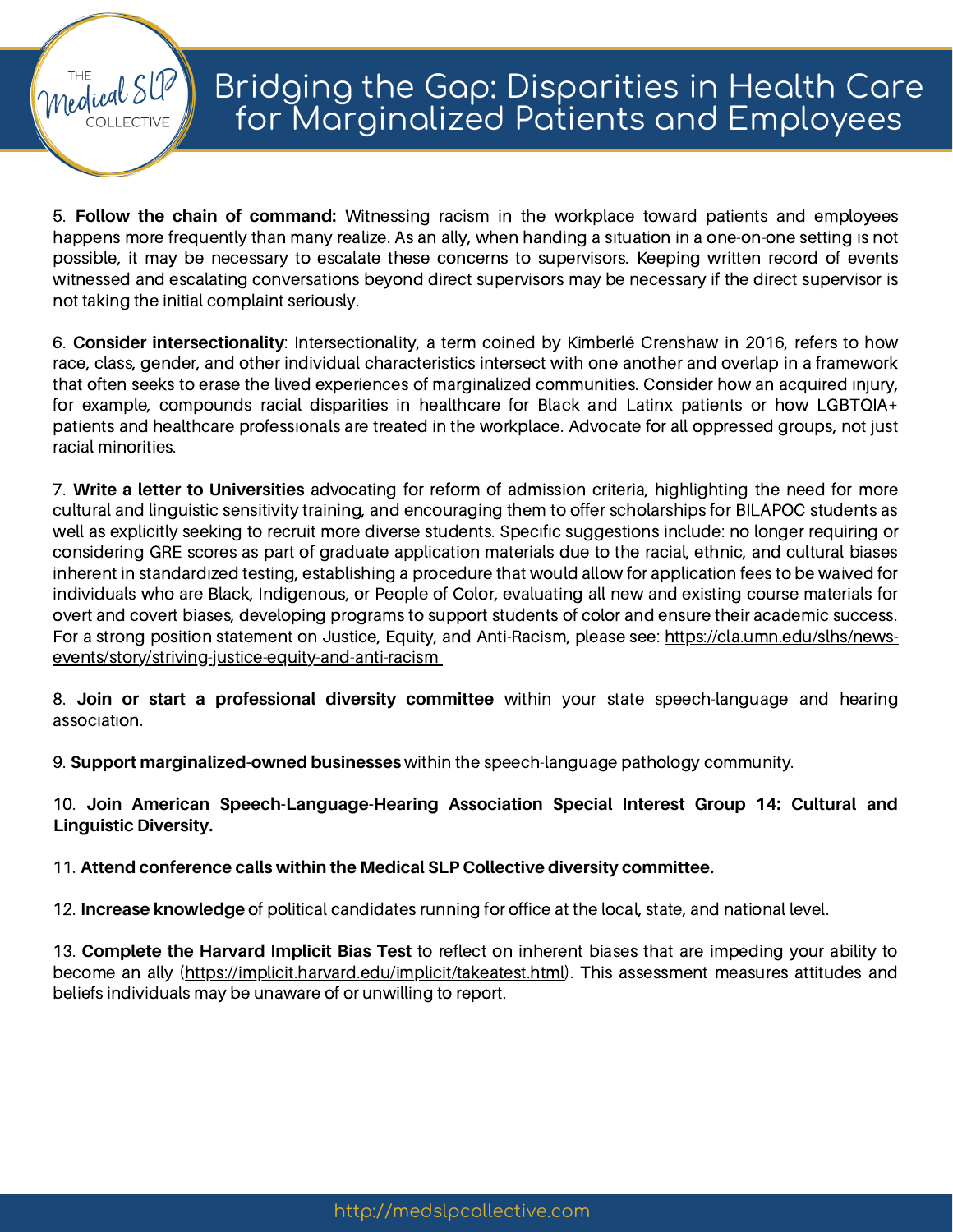## **References**

medical S

American Speech-Language-Hearing Association. (2020). CSD education survey [Data Set]. [https://www.asha.org/uploadedFiles/Communication-Sciences-and-Disorders-Education-Trend-Data.pdf.](https://www.asha.org/uploadedFiles/Communication-Sciences-and-Disorders-Education-Trend-Data.pdf)

American Speech-Language-Hearing Association. (2020). Demographic profile of ASHA members providing bilingual services, year-end 2019. <https://www.asha.org/research/memberdata/>

Association of American Medical Colleges. Figure 18. Percentage of all active physicians by race/ethnicity, 2018. [https://www.aamc.org/data-reports/workforce/interactive-data/figure-18-percentage-all-active](https://www.aamc.org/data-reports/workforce/interactive-data/figure-18-percentage-all-active-physicians-race/ethnicity-2018)physicians-race/ethnicity-2018

Ayanian, J. Z., Cleary, P. D., Weissman, J. S., & Epstein, A. M. (1999). The effect of patients' preferences on racial differences in access to renal transplantation. New England Journal of Medicine, 341(22), 1661-1669. doi:10.1056/NEJM199911253412206

Ayanian, J. Z., & Buntin, M. B. (2020). In pursuit of a deeper understanding of racial justice and health equity. JAMA Health Forum, 1(6), e200765–e200765. <https://doi.org/10.1001/jamahealthforum.2020.0765>

Bach, P. B., Cramer, L. D., Warren, J. L., & Begg, C. B. (1999). Racial differences in the treatment of early-stage lung cancer. The New England Journal of Medicine, 341(16), 1198-1205. <https://doi.org/10.1056/NEJM199910143411606>

Centers for Disease Control and Prevention. (2019, January 17). CDC health disparities & inequalities report (CHDIR) - minority health - CDC. [http://stacks.cdc.gov/view/cdc/20865/cdc\\_20865\\_DS1.pdf](http://stacks.cdc.gov/view/cdc/20865/cdc_20865_DS1.pdf)

Cherry, K. (2020,May 3). Attitudes and behavior in psychology. Very Well Mind. [https://www.verywellmind.com/attitudes-how-they-form-change-shape-behavior](https://www.verywellmind.com/attitudes-how-they-form-change-shape-behavior2795897?print) 2795897?print

Crenshaw, K. (n.d.). The urgency of intersectionality. [https://www.ted.com/talks/kimberle\\_crenshaw\\_the\\_urgency\\_of\\_intersectionality](https://www.ted.com/talks/kimberle_crenshaw_the_urgency_of_intersectionality)

Crepaz, N., Dong, X., Wang, X., Hernandez, A. L., Hall, H. I. (2018). Racial and ethnic disparities in sustained viral suppression and transmission risk potential among persons receiving HIV care — United States, 2014. MMWR Morbidity and Mortality Weekly Report, 67, 113-118. [http://dx.doi.org/10.15585/mmwr.mm6704a2external](http://dx.doi.org/10.15585/mmwr.mm6704a2external%20icon.) icon.

Doll, K. M., Hempstead, B., Alson, J., Sage, L., & Lavallee, D. (2020). Assessment of prediagnostic experiences of black women with endometrial cancer in the United States. JAMA Network Open, 3(5), e204954. doi:10.1001/jamanetworkopen.2020.4954

Gray, J.D. (Producer). (2020, February 13). ASHA Voices: Ijeoma Oluo talks race, conversation, and microaggressions [Audio Podcast]. [https://leader.pubs.asha.org/do/10.1044/asha-voices-ijeoma-oluo-talks](https://leader.pubs.asha.org/do/10.1044/asha-voices-ijeoma-oluo-talks-race-conversation-and-microaggressions/full/)race-conversation-and-microaggressions/full/.